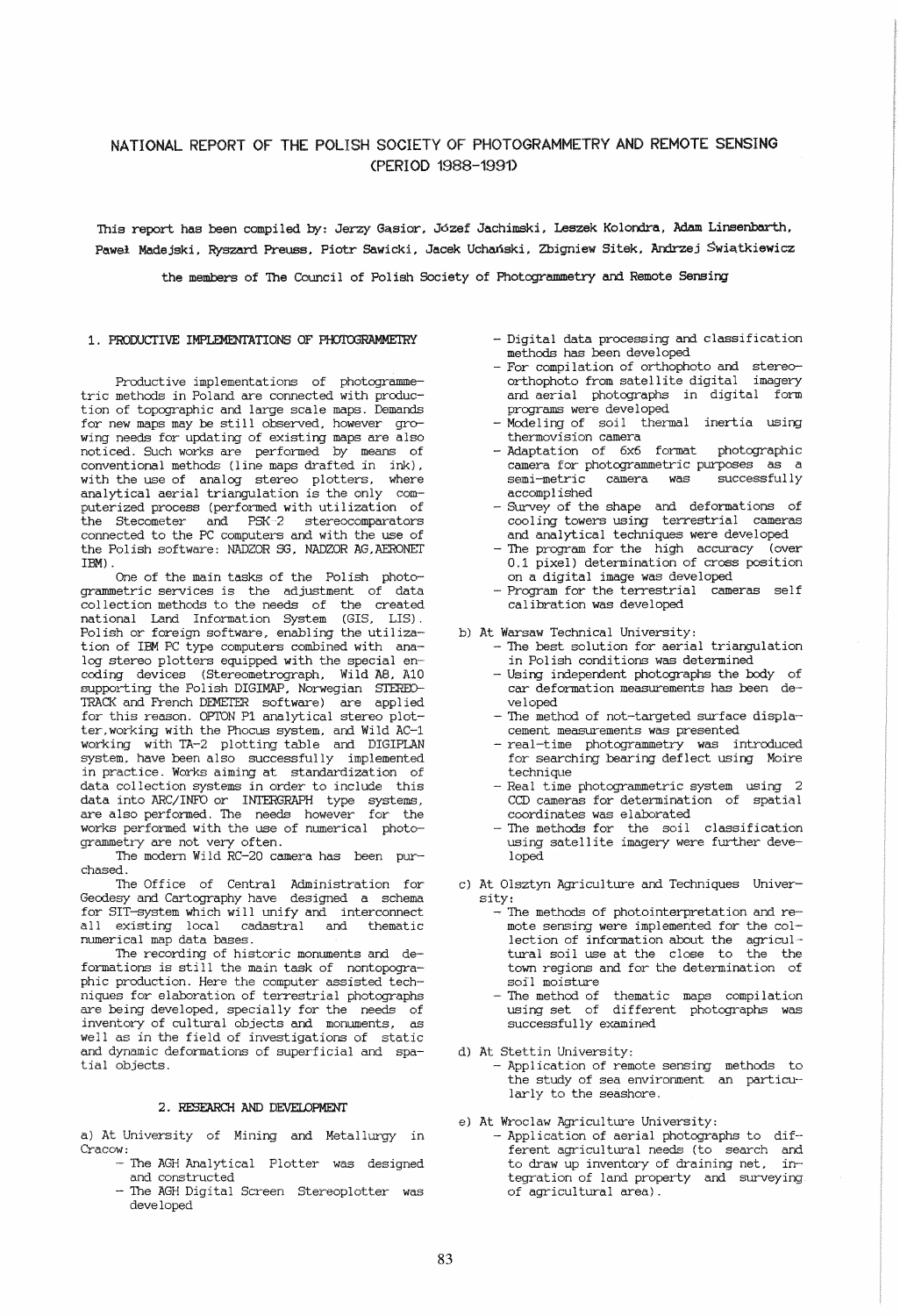- f) At Institute of Geodesy and Cartography in Warsaw:
	- Study on applications of satellite photographs for topographical and thematic map compilation.
	- Compilation of large scale city map using<br>numerical techniques.
	- TV Photogrammetry Video images digital processing.
	- Measurements and computations of engineering constructions displacement.
	- Analytical Plotter Planicomp P1 was equipped with PHOCUS system.
- g) At State Enterprise of Geodesy and Cartography - photogrammetric technologies were modernized combining analog plotters with IBM-PC computers. Wild A-I0 Plotter was equipped with DIGIMAP system - supporting edition of numerical map.
- h) At the Export Enterprise GEOKART two Wi ld A-8 plotter were equipped with French DEMETER system. It was used for 15000 hectares numerical map compilation at Malta.
- i) At Polish Army Map Service the Army Geodesy and Remote Sensing Center was created equipped with Wild Aviolyt AC1 analytical plotter.
- j) At the Center of Geodesy and Cartography in Warsaw the system AEROMAP was improved and adapted to standard digitalization for purpose of numerical map.
- k) At the Warsaw Geodetic Enterprise the Norway system STEREOTRACK - for data collecting from analog plotters was installed. System was used for numerical map compilation at scale 1:2500 in United Arabic Emirates.
- 1) Three institutions: GEOPROJECT, Wroclaw OPGK Enterprise and Institute of Geodesy and Cartography - Warsaw developed and applied photogrammetric technology of measurements and computations of engineering constructions displacements - named "PARABLOK" and<br>"TERRABIOK"
- m) For two Silesia district huge areas in Poland where displacements of surface caused by mining exploitation are prominent  $-$  simultaneous determination more than ten thousand coordinates of points was accomplished using aerial triangulation methods<br>supported, tied and controlled by GPS technic. The result are promising. Based on rock mass movement prognosis of the X,Y,Z coordinates determination in the time  $t$ are established.

#### 3. EDUCATION

Photogrammetric education for geodesists and surveyors is given in Poland in the following three different levels:

- 1) high school or technical college for Survey Technicians
- 2) post high school education of 4 years for Bachelor of Surveying (technology level)

3) university of 5 years for Master of Surveying. The primary and middle level of photogrammetry is provided at 28 technical schools. The university education in the field of surveying and geodesy is provided at 2 technical universities and at 3 agricultural universities and at the military academy. There is one faculty devoted purely to geodesy and cartography, and others com-

bine geodesy with environmental protection, meteorology or drainage and other agricultural specializations. Yearly, about 300 students begin study in all above mentioned universities. But only about 30 students specialize in photogrammetry and remote sensing, and only 15 students is graduated yearly. The scope of photcgrammetric education is carefully adjusted to fulfill the needs of passive and active photcgramme-trists .Also foreigners are educated at the university level. We have students from some Asiatic and African countries.

The photogrammetric and remote sensing university and research stuff is following: 5 professors ,4 associate professors,35 doctors.

The university studies in geology, cartography and geography include photogrammetry and remote sensing courses also.

### 4. PUBLICATIONS

In the period of 1987-1991 there were elaborated 10 textbooks and 398 articles concerning photogrammetry and remote sensing.

- The following are the bibliographical data for textbooks in a chronological order:
- 1. Linsenbarth A. SATELIARNE SYSTEMY TELEDETEK-CYJNE. PW Warszawa 1987, s.185
- 2. Olędzki J.R.et al. SŁOWNIK PODSTAWOWYCH TER-MINOW U2YWANYCH W TELEDETEKCJI. UW Warszawa 1987
- 3. Olędzki J.R.et al. POLSKA NA ZDJĘCIACH LOTNI-CZYCH I SATELITARNYCH. PWN Warszawa
- 1988, s.311<br>4. Sitek Z. et al. SŁOWNIK TERMINOLOGICZNY Z ZAKRESU FOTOGRAMETRII I TELEDETEKCJI. AGH Krakow 1988, t.I,s.262, t.II,s.177
- 5. Sitek Z., Mierzwa W. ROZWÓJ INSTRUMENTÓW I METOD FOTOGRAMETRYCZNYCH W UJĘCIU HIS-TORYCZNYM (tłum. podręcznika J.Blachut, K.B.R.Burkhardt). AGH Krakow 1988
- 6. Ciołkosz A., Kęsik A. TELEDETEKCJA SATELITARNA PWN Warszawa 1989, s.294
- 7. Wojcik S. ZDJĘCIA LOTNICZE. PPWK Warszawa-
- Wroc1aw 1989, s.546 8. Butowtt J., Hermaszewski M., Kaczynski R., Konieczny J., Nowosielski A. ZIEMIA Z KOSMOSU. MON Warszawa 1990, s.231
- 9. Sitek Z.et al. SŁOWNIK PIĘCIOJĘZYCZNY Z ZAK-RESU FOTOGRAMETRII I TELEDETEKCJI. AGH Krakow 1990, t.I. s.318, t.II, s.229
- 10.Sitek Z. FOTOGRAMETRIA OGOLNA I IN2YNIERYJNA PPWK Warszawa-Wroclaw 1991, s.757

The technical and scientific works were printed in 20 national periodicals, 23 serial .<br>publications and in 65 other occasional booklets. Works prepared by polish authors were printed also in 36 publications abroad.The table below shows the thematic classification of publications according to the domains of ISPRS commissions (some papers thematically belong to more than one commission).

| year<br>оf<br>issuse |    | ISPRS Commission number |     |    |    |    |     |       |
|----------------------|----|-------------------------|-----|----|----|----|-----|-------|
|                      | т  | ΙI                      | III | ΙV | V  | VI | VII | total |
| 1987                 | 9  | 13                      | 7   | 17 | 16 | 22 | 13  | 97    |
| 1988                 | 6  | 20                      | 10  | 8  | 18 | 22 | 15  | 99    |
| 1989                 | З  | 9                       | 14  | 13 | 8  | 20 | 4   | 71    |
| 1990                 | 5  | 7                       | 15  | 15 | 7  | 15 | 10  | 74    |
| 1991                 | 1  | 4                       | 12  | 14 | 5  | 15 | 6   | 57    |
|                      | 24 | 53                      | 58  | 67 | 54 | 94 | 48  | 398   |